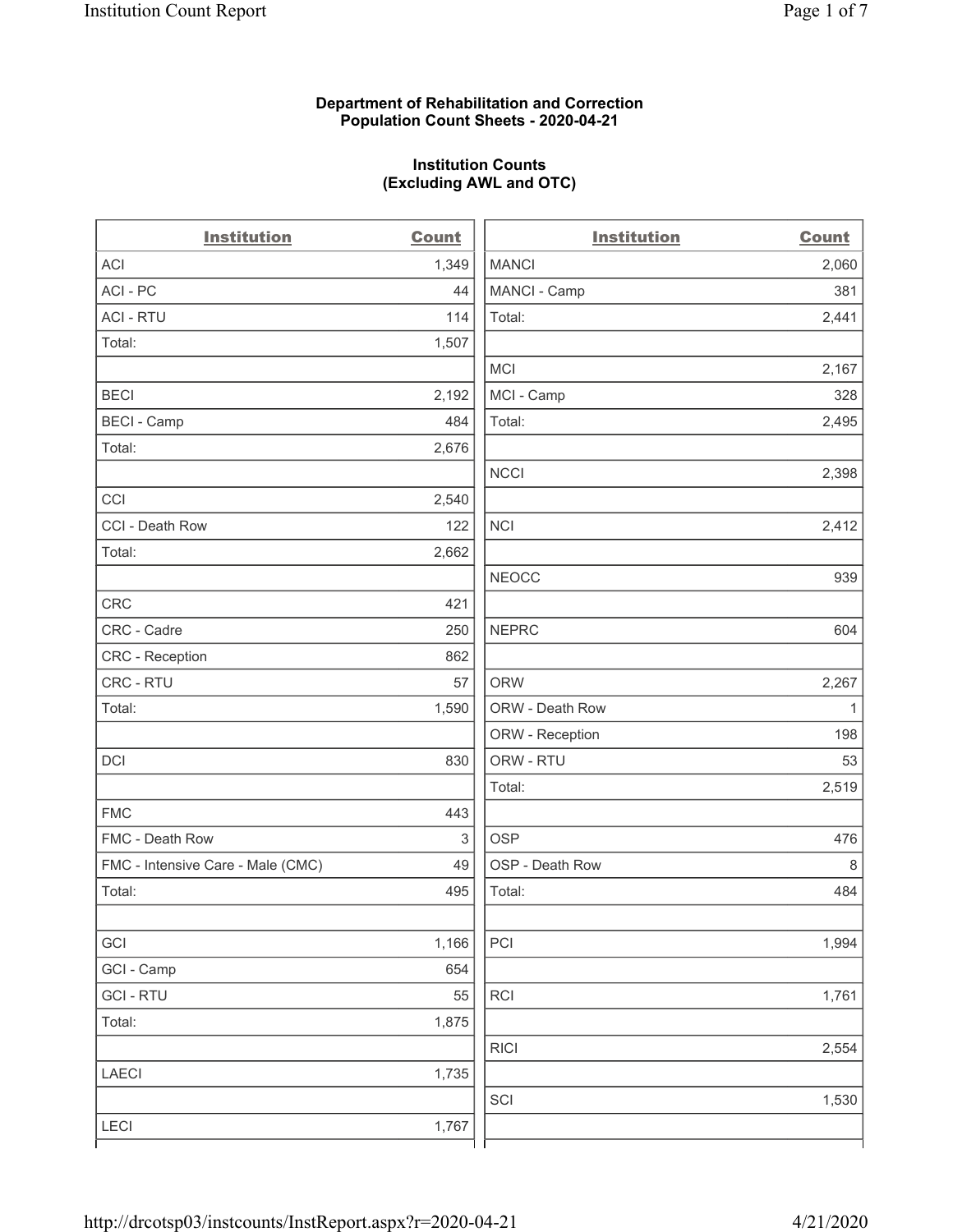| <b>LECI - Camp</b>       | 178   | <b>SOCF</b>      | 1,182                              |
|--------------------------|-------|------------------|------------------------------------|
| Total:                   | 1,945 | SOCF - RTU       | 43                                 |
|                          |       | Total:           | 1,225                              |
| <b>LOCI</b>              | 2,262 |                  |                                    |
|                          |       | <b>TCI</b>       | 1,037                              |
| <b>LORCI</b>             | 182   | TCI - Camp       | 409                                |
| LORCI - Cadre            | 150   | Total:           | 1,446                              |
| <b>LORCI - Reception</b> | 1,222 |                  |                                    |
| Total:                   | 1,554 | <b>TOCI</b>      | 781                                |
|                          |       | TOCI - PC        | 145                                |
| <b>MACI</b>              | 972   | Total:           | 926                                |
| MACI - Minimum           | 1,246 |                  |                                    |
| Total:                   | 2,218 | <b>WCI</b>       | 1,285                              |
|                          |       | <b>WCI - RTU</b> | 34                                 |
|                          |       | Total:           | 1,319                              |
|                          |       |                  | 48,396<br><b>Total Population:</b> |

\* The Total Population includes 30 Offenders with Reason Codes 30 & 31. \*\* The Total Population includes 36 Offenders with Reason Code 0A.

# **Male Population by Security Level (Include AWL and Exclude OTC)**

| <b>Security Level</b>  |                   | <b>Body</b> | <b>AWL</b> | $(-OTC)$ | <b>Total</b> |
|------------------------|-------------------|-------------|------------|----------|--------------|
| <b>Total Level E</b>   |                   | 1,029       | 6          | 5        | 1,030        |
| Total Level 4          |                   | 1,589       | 9          | 6        | 1,592        |
| Total Level 3          |                   | 10,190      | 89         | 79       | 10,200       |
| Total Level 2          |                   | 16,622      | 121        | 73       | 16,670       |
| Total Level 1          |                   | 14,797      | 123        | 44       | 14,876       |
| <b>Total Death Row</b> |                   | 137         | 0          | $\Omega$ | 137          |
|                        | <b>Total Male</b> | 44,364      | 348        | 207      | 44,505       |

## **Female Population by Institution (Include AWL and Exclude OTC)**

| <b>Institution</b>     | <b>Body</b> | <b>AWL</b> | $(-OTC)$ | <b>Total</b> |
|------------------------|-------------|------------|----------|--------------|
| <b>DCI</b>             | 829         |            |          | 831          |
| <b>FMC</b>             | 5           |            |          | 5            |
| <b>NEPRC</b>           | 604         |            |          | 607          |
| <b>ORW</b>             | 2,267       | 28         | 13       | 2,282        |
| ORW - Death Row        |             |            |          |              |
| <b>ORW</b> - Reception | 198         |            |          | 198          |
|                        |             |            |          |              |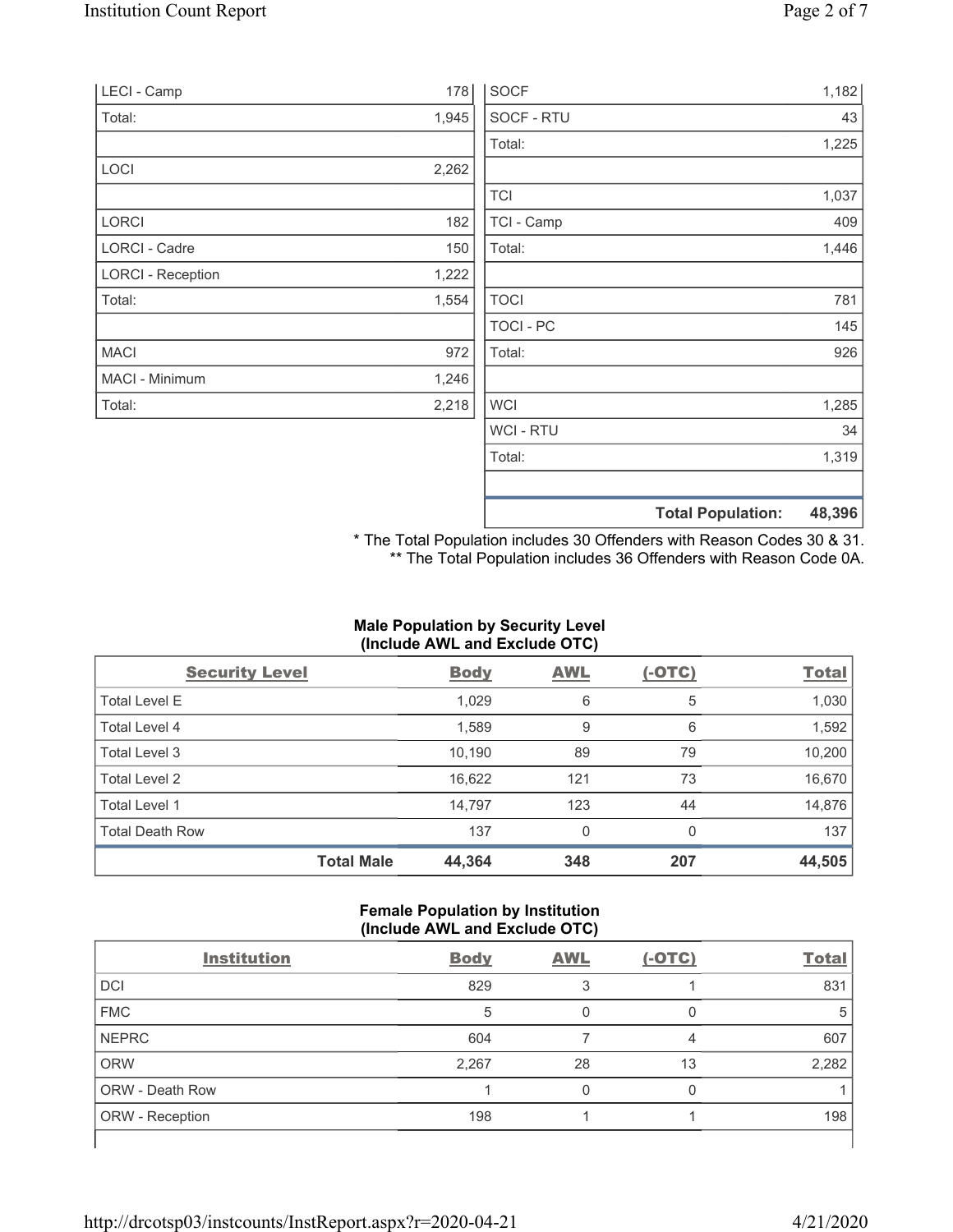| ORW - RTU |                          | 53     |     |     | 53     |
|-----------|--------------------------|--------|-----|-----|--------|
|           | <b>Total Female</b>      | 3,957  | 39  | 19  | 3,977  |
|           |                          |        |     |     |        |
|           | <b>Total Population:</b> | 48,321 | 387 | 226 | 48,482 |

## **Male Population by Institution: Security Level 5 and E (Include AWL and Exclude OTC)**

| <b>Institution</b>   | <b>Body</b>    | <b>AWL</b>          | $(-OTC)$            | <b>Total</b>   |
|----------------------|----------------|---------------------|---------------------|----------------|
| <b>ACI - RTU</b>     | 1              | $\mathsf{O}\xspace$ | $\mathsf{O}\xspace$ | 1              |
| CRC                  | 1              | $\mathsf{O}\xspace$ | $\mathsf{O}\xspace$ | $\mathbf 1$    |
| CRC - Reception      | $\overline{2}$ | $\mathbf 0$         | 0                   | $\sqrt{2}$     |
| CRC - RTU            | $\overline{4}$ | $\mathsf{O}\xspace$ | 0                   | 4              |
| <b>FMC</b>           | 1              | $\mathsf{O}\xspace$ | 0                   | 1              |
| LECI                 | 22             | $\mathbf 0$         | $\mathbf 0$         | 22             |
| LORCI                | 1              | $\mathsf{O}\xspace$ | $\mathsf{O}\xspace$ | 1              |
| <b>MACI</b>          | 14             | $\mathbf{1}$        | 1                   | 14             |
| <b>MANCI</b>         | 18             | $\mathsf{O}\xspace$ | 0                   | 18             |
| <b>NEOCC</b>         | 27             | $\mathsf{O}\xspace$ | 0                   | 27             |
| <b>OSP</b>           | 313            | 1                   | 1                   | 313            |
| RCI                  | 18             | $\mathsf{O}\xspace$ | 0                   | 18             |
| SOCF                 | 448            | $\mathbf{1}$        | 1                   | 448            |
| <b>TCI</b>           | $\overline{4}$ | $\mathbf{1}$        | 1                   | $\overline{4}$ |
| <b>TOCI</b>          | 135            | $\overline{2}$      | $\mathbf{1}$        | 136            |
| TOCI - PC            | 1              | $\mathsf{O}\xspace$ | $\mathsf 0$         | 1              |
| <b>WCI</b>           | 15             | $\mathsf{O}\xspace$ | $\mathbf 0$         | 15             |
| WCI - RTU            | $\overline{4}$ | $\mathsf{O}\xspace$ | $\boldsymbol{0}$    | $\overline{4}$ |
| <b>Total Level 5</b> | 1,029          | $6\phantom{1}6$     | 5                   | 1,030          |

# **Male Population by Institution: Security Level 4 (Include AWL and Exclude OTC)**

| <b>Institution</b>                | <b>Body</b> | <b>AWL</b> | $(-OTC)$ | <b>Total</b> |
|-----------------------------------|-------------|------------|----------|--------------|
| ACI                               | 5           |            |          |              |
| CRC                               | 5           |            |          |              |
| CRC - Reception                   |             |            |          |              |
| CRC - RTU                         | 12          |            |          | 12           |
| <b>FMC</b>                        |             |            |          |              |
| FMC - Intensive Care - Male (CMC) |             |            |          |              |
| <b>LOCI</b>                       |             |            | ⌒        |              |
| <b>LORCI</b>                      |             |            |          |              |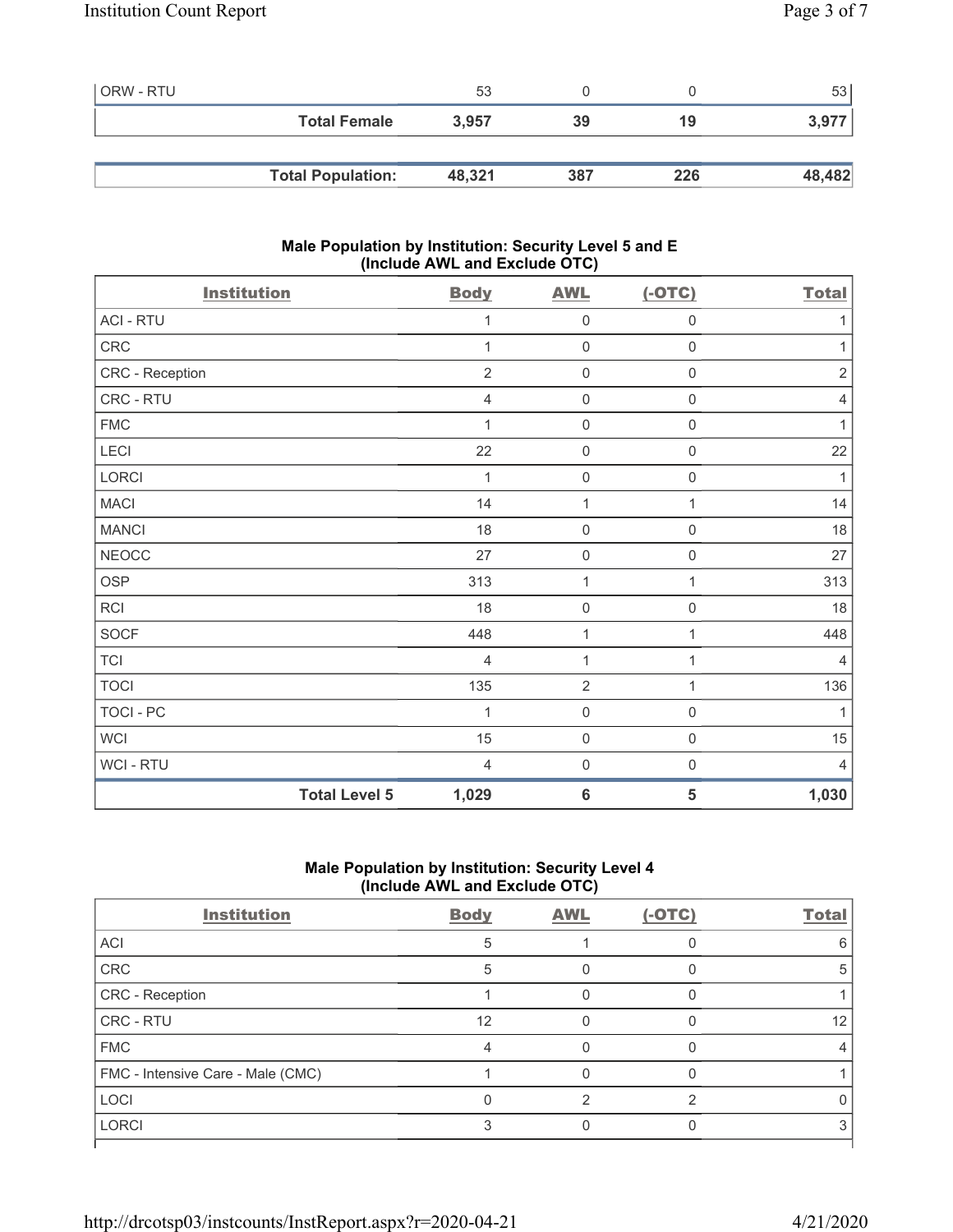| <b>Total Level 4</b>     | 1,589 | 9              | 6 | 1,592 |
|--------------------------|-------|----------------|---|-------|
| WCI - RTU                | 4     |                |   | 4     |
| <b>WCI</b>               |       | 0              |   |       |
| TOCI - PC                | 15    | $\Omega$       | Ω | 15    |
| <b>TOCI</b>              | 626   | $\overline{2}$ |   | 628   |
| SOCF - RTU               | 43    | $\Omega$       | U | 43    |
| <b>SOCF</b>              | 702   | 3              | 3 | 702   |
| <b>OSP</b>               | 142   |                |   | 142   |
| <b>MACI</b>              | 19    | 0              | 0 | 19    |
| <b>LORCI - Reception</b> | 3     | 0              |   | 3     |
| LORCI - Cadre            | 3     | 0              |   | 3     |

## **Male Population by Institution: Security Level 3 (Include AWL and Exclude OTC)**

| <b>Institution</b>                | <b>Body</b>    | <b>AWL</b>          | $(-OTC)$            | <b>Total</b>   |
|-----------------------------------|----------------|---------------------|---------------------|----------------|
| <b>ACI</b>                        | 21             | $\mathbf 0$         | $\mathsf 0$         | 21             |
| ACI-PC                            | $9\,$          | $\mathbf 0$         | $\mathsf 0$         | $9\,$          |
| <b>BECI</b>                       | 12             | $\mathbf 0$         | $\mathsf 0$         | 12             |
| CCI                               | $\overline{4}$ | $\mathbf 0$         | $\mathsf 0$         | $\overline{4}$ |
| CRC                               | 194            | 10                  | 10                  | 194            |
| CRC - Cadre                       | 15             | $\mathbf 0$         | $\mathbf 0$         | 15             |
| CRC - Reception                   | 133            | $\,8\,$             | $\,8\,$             | 133            |
| CRC - RTU                         | 41             | $\mathsf{O}\xspace$ | $\mathsf{O}\xspace$ | 41             |
| <b>FMC</b>                        | 12             | $\mathbf{1}$        | $\mathsf{O}\xspace$ | 13             |
| FMC - Intensive Care - Male (CMC) | $\mathfrak{S}$ | $\mathbf 0$         | $\mathsf{O}\xspace$ | $\sqrt{3}$     |
| GCI                               | $\overline{2}$ | $\mathbf 0$         | $\mathbf 0$         | $\sqrt{2}$     |
| <b>GCI-RTU</b>                    | $\mathbf{1}$   | $\mathbf 0$         | $\mathsf 0$         | $\mathbf{1}$   |
| <b>LAECI</b>                      | 17             | $\mathbf{1}$        | $\mathbf{1}$        | 17             |
| LECI                              | 1,595          | $\sqrt{5}$          | 5                   | 1,595          |
| LOCI                              | 5              | $\mathbf 0$         | $\mathsf{O}\xspace$ | $\overline{5}$ |
| <b>LORCI</b>                      | 90             | 30                  | 30                  | 90             |
| LORCI - Cadre                     | 14             | $\mathbf 0$         | $\mathbf 0$         | 14             |
| <b>LORCI - Reception</b>          | 443            | $\overline{2}$      | $\mathbf{1}$        | 444            |
| <b>MACI</b>                       | 837            | $\overline{2}$      | $\overline{2}$      | 837            |
| <b>MANCI</b>                      | 1,911          | 11                  | $\overline{7}$      | 1,915          |
| MCI                               | 14             | $\mathbf 0$         | $\mathsf 0$         | 14             |
| <b>NCCI</b>                       | 22             | $\mathbf 0$         | $\mathsf{O}\xspace$ | 22             |
| <b>NCI</b>                        | 11             | $\mathsf 0$         | $\,0\,$             | 11             |
| <b>NEOCC</b>                      | 854            | $\mathbf 1$         | $\mathbf{1}$        | 854            |
| <b>OSP</b>                        | $\overline{2}$ | $\mathbf 0$         | $\mathbf 0$         | $\sqrt{2}$     |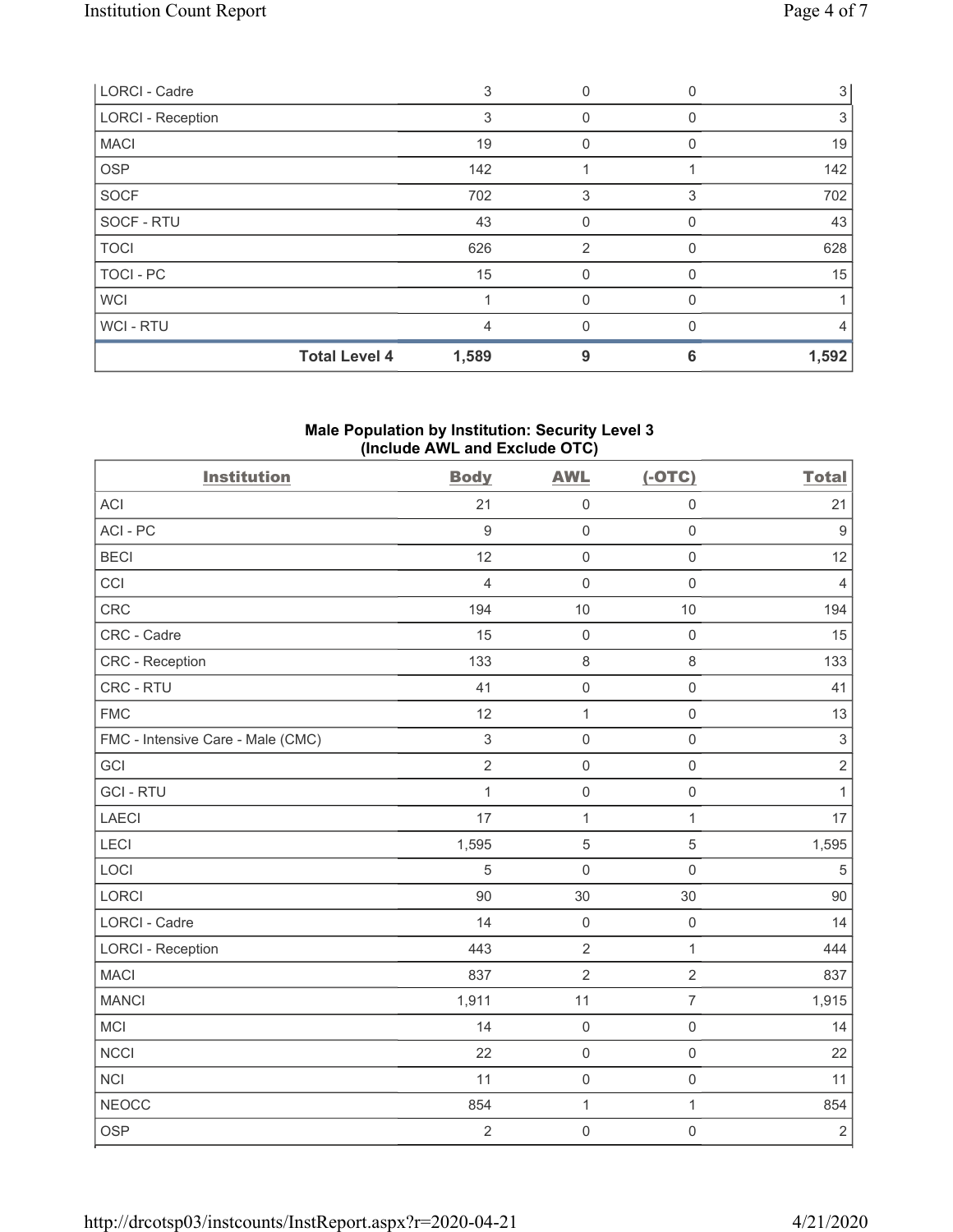|                  | <b>Total Level 3</b> | 10,190 | 89             | 79          | 10,200 |
|------------------|----------------------|--------|----------------|-------------|--------|
| <b>WCI-RTU</b>   |                      | 22     | $\mathbf{0}$   | $\Omega$    | 22     |
| <b>WCI</b>       |                      | 1,219  | 9              | 7           | 1,221  |
| <b>TOCI - PC</b> |                      | 73     | $\mathbf 0$    | 0           | 73     |
| <b>TOCI</b>      |                      | 13     | $\mathbf 0$    | 0           | 13     |
| TCI - Camp       |                      |        | 0              | 0           |        |
| <b>TCI</b>       |                      | 925    | 3              | 3           | 925    |
| SOCF             |                      | 31     | 0              | $\Omega$    | 31     |
| SCI              |                      | 13     | 0              | 0           | 13     |
| RICI             |                      | 26     | 0              | 0           | 26     |
| <b>RCI</b>       |                      | 1,555  | 4              | 4           | 1,555  |
| PC               |                      | 50     | $\overline{2}$ | $\mathbf 0$ | 52     |

#### **Male Population by Institution: Security Level 2 (Include AWL and Exclude OTC)**

| <b>Institution</b>                | <b>Body</b>    | <b>AWL</b>                | $(-OTC)$            | <b>Total</b>   |
|-----------------------------------|----------------|---------------------------|---------------------|----------------|
| <b>ACI</b>                        | 743            | $\overline{2}$            | $\mathsf{O}\xspace$ | 745            |
| ACI-PC                            | 25             | $\mathbf 0$               | $\mathsf 0$         | 25             |
| <b>ACI - RTU</b>                  | 91             | $\mathbf 0$               | $\mathsf 0$         | 91             |
| <b>BECI</b>                       | 1,502          | $\,8\,$                   | $\,6$               | 1,504          |
| <b>BECI - Camp</b>                | $\overline{2}$ | $\mathbf 0$               | $\mathsf 0$         | $\overline{2}$ |
| CCI                               | 1,922          | 11                        | $\overline{7}$      | 1,926          |
| CRC                               | 110            | $\overline{2}$            | $\overline{2}$      | 110            |
| CRC - Cadre                       | 235            | $\mathbf 0$               | $\mathsf 0$         | 235            |
| <b>CRC</b> - Reception            | 334            | $\overline{7}$            | 6                   | 335            |
| CRC - Youth                       | $\mathbf 0$    | $\sqrt{2}$                | $\overline{2}$      | $\mathbf 0$    |
| <b>DCI</b>                        | $\mathbf{1}$   | $\mathbf 0$               | $\mathsf 0$         | $\mathbf{1}$   |
| <b>FMC</b>                        | 19             | $\overline{2}$            | $\mathsf{O}\xspace$ | 21             |
| FMC - Intensive Care - Male (CMC) | 16             | $\mathbf 0$               | $\mathsf 0$         | 16             |
| GCI                               | 480            | $\mathbf{1}$              | $\mathsf{O}\xspace$ | 481            |
| GCI - Camp                        | 1              | $\mathbf 0$               | $\mathbf 0$         | $\mathbf{1}$   |
| <b>GCI-RTU</b>                    | 40             | $\mathbf 0$               | $\mathsf 0$         | 40             |
| <b>LAECI</b>                      | 1,110          | 13                        | 10                  | 1,113          |
| LECI                              | 144            | $\mathbf 0$               | $\mathsf 0$         | 144            |
| LOCI                              | 1,367          | $\,8\,$                   | $\sqrt{5}$          | 1,370          |
| LORCI                             | 53             | 11                        | 8                   | 56             |
| <b>LORCI - Cadre</b>              | 129            | $\mathbf 0$               | $\mathbf 0$         | 129            |
| <b>LORCI - Reception</b>          | 336            | $\mathbf 0$               | $\mathbf 0$         | 336            |
| <b>MACI</b>                       | 102            | $\ensuremath{\mathsf{3}}$ | $\overline{2}$      | 103            |
| <b>MANCI</b>                      | 97             | $\mathbf 1$               | $\mathbf{1}$        | 97             |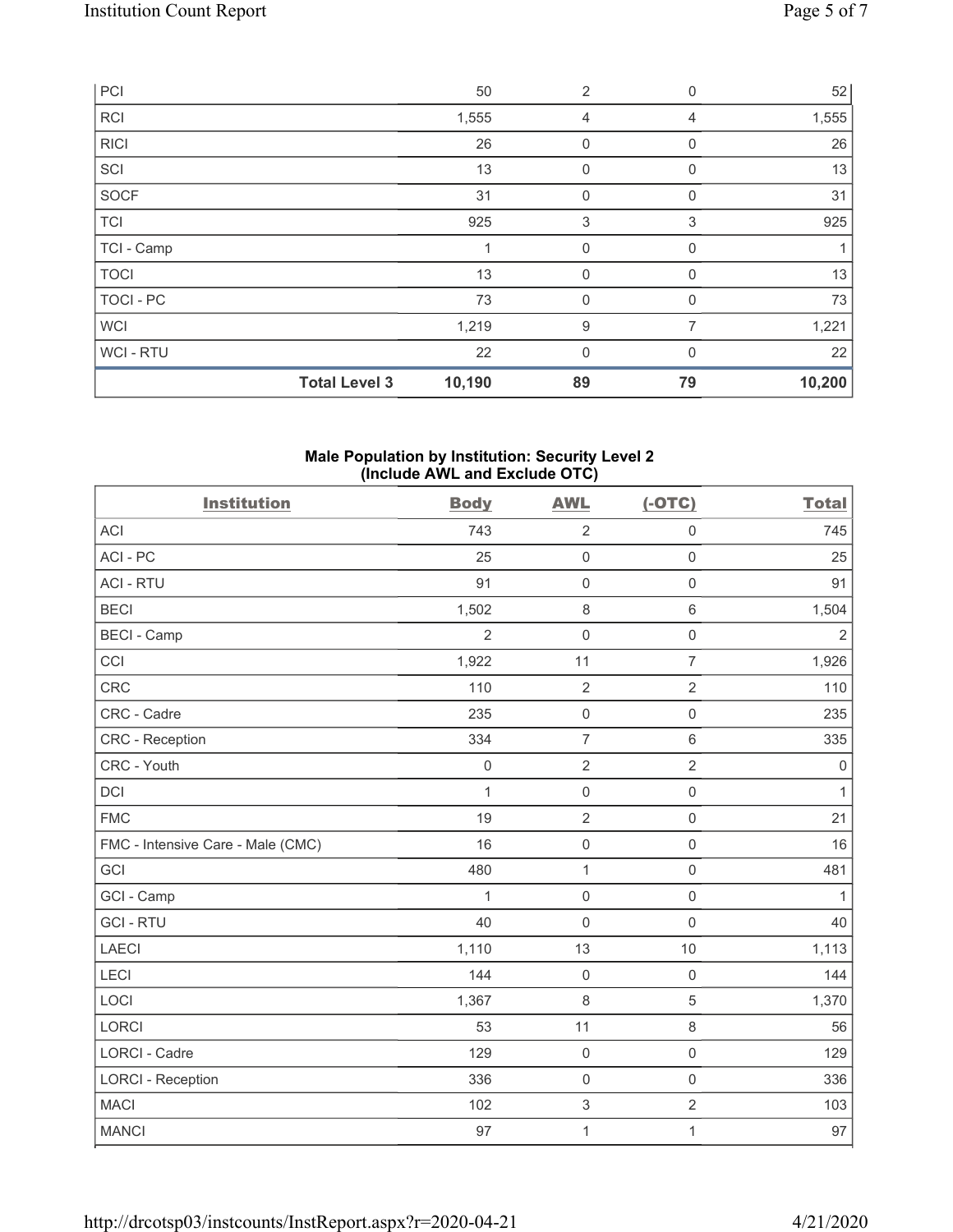|                  | <b>Total Level 2</b> | 16,622         | 121              | 73          | 16,670         |
|------------------|----------------------|----------------|------------------|-------------|----------------|
| WCI              |                      | 50             | $\mathbf 0$      | 0           | 50             |
| <b>TOCI - PC</b> |                      | 55             | 0                | $\mathbf 0$ | 55             |
| <b>TOCI</b>      |                      | $\overline{7}$ | $\mathbf 0$      | $\mathbf 0$ | $\overline{7}$ |
| <b>TCI</b>       |                      | 54             | 0                | 0           | 54             |
| SOCF             |                      | 1              | $\boldsymbol{0}$ | 0           | 1              |
| SCI              |                      | 1,073          | 8                | 7           | 1,074          |
| <b>RICI</b>      |                      | 1,355          | $\boldsymbol{9}$ | 7           | 1,357          |
| <b>RCI</b>       |                      | 188            | 1                |             | 188            |
| PCI              |                      | 826            | 10               | 1           | 835            |
| <b>NEOCC</b>     |                      | 58             | $\mathbf 0$      | 0           | 58             |
| <b>NCI</b>       |                      | 1,375          | $\mathbf 5$      | 3           | 1,377          |
| <b>NCCI</b>      |                      | 1,103          | $\overline{7}$   | 4           | 1,106          |
| <b>MCI</b>       |                      | 1,618          | 10               | 1           | 1,627          |

## **Male Population by Institution: Security Level 1 (Include AWL and Exclude OTC)**

| <b>Institution</b>                | <b>Body</b>    | <b>AWL</b>          | $(-OTC)$            | <b>Total</b>   |
|-----------------------------------|----------------|---------------------|---------------------|----------------|
| <b>ACI</b>                        | 580            | $\mathsf{O}\xspace$ | 0                   | 580            |
| ACI-PC                            | 10             | $\mathbf 0$         | $\mathsf{O}\xspace$ | 10             |
| <b>ACI - RTU</b>                  | 22             | $\mathbf 0$         | $\mathsf{O}\xspace$ | 22             |
| <b>BECI</b>                       | 677            | $\,6\,$             | 4                   | 679            |
| <b>BECI - Camp</b>                | 481            | $\mathsf{O}\xspace$ | $\mathsf{O}\xspace$ | 481            |
| CCI                               | 612            | $\overline{2}$      | $\overline{2}$      | 612            |
| <b>CRC</b>                        | 48             | $\mathbf 0$         | $\mathbf 0$         | 48             |
| CRC - Reception                   | 388            | $\sqrt{5}$          | $\overline{4}$      | 389            |
| <b>FMC</b>                        | 402            | $\overline{2}$      | $\mathsf{O}\xspace$ | 404            |
| FMC - Intensive Care - Male (CMC) | 29             | $\mathsf{O}\xspace$ | $\mathbf 0$         | 29             |
| GCI                               | 684            | 5                   | 3                   | 686            |
| GCI - Camp                        | 653            | $\mathsf{O}\xspace$ | $\mathsf{O}\xspace$ | 653            |
| <b>GCI-RTU</b>                    | 14             | $\mathbf 0$         | $\mathsf{O}\xspace$ | 14             |
| <b>LAECI</b>                      | 608            | $\boldsymbol{9}$    | $\overline{7}$      | 610            |
| <b>LECI</b>                       | 5              | 1                   | 1                   | 5              |
| LECI - Camp                       | 178            | $\mathbf 0$         | $\mathsf{O}\xspace$ | 178            |
| LOCI                              | 890            | 5                   | 1                   | 894            |
| <b>LORCI</b>                      | 35             | $\overline{4}$      | 3                   | 36             |
| <b>LORCI - Cadre</b>              | $\overline{4}$ | $\mathbf 0$         | $\mathbf 0$         | $\overline{4}$ |
| <b>LORCI - Reception</b>          | 440            | $\mathbf 0$         | $\mathbf 0$         | 440            |
| MACI - Minimum                    | 1,246          | 13                  | $\boldsymbol{9}$    | 1,250          |
| <b>MANCI</b>                      | 34             | $\mathbf{1}$        | $\mathbf 0$         | 35             |